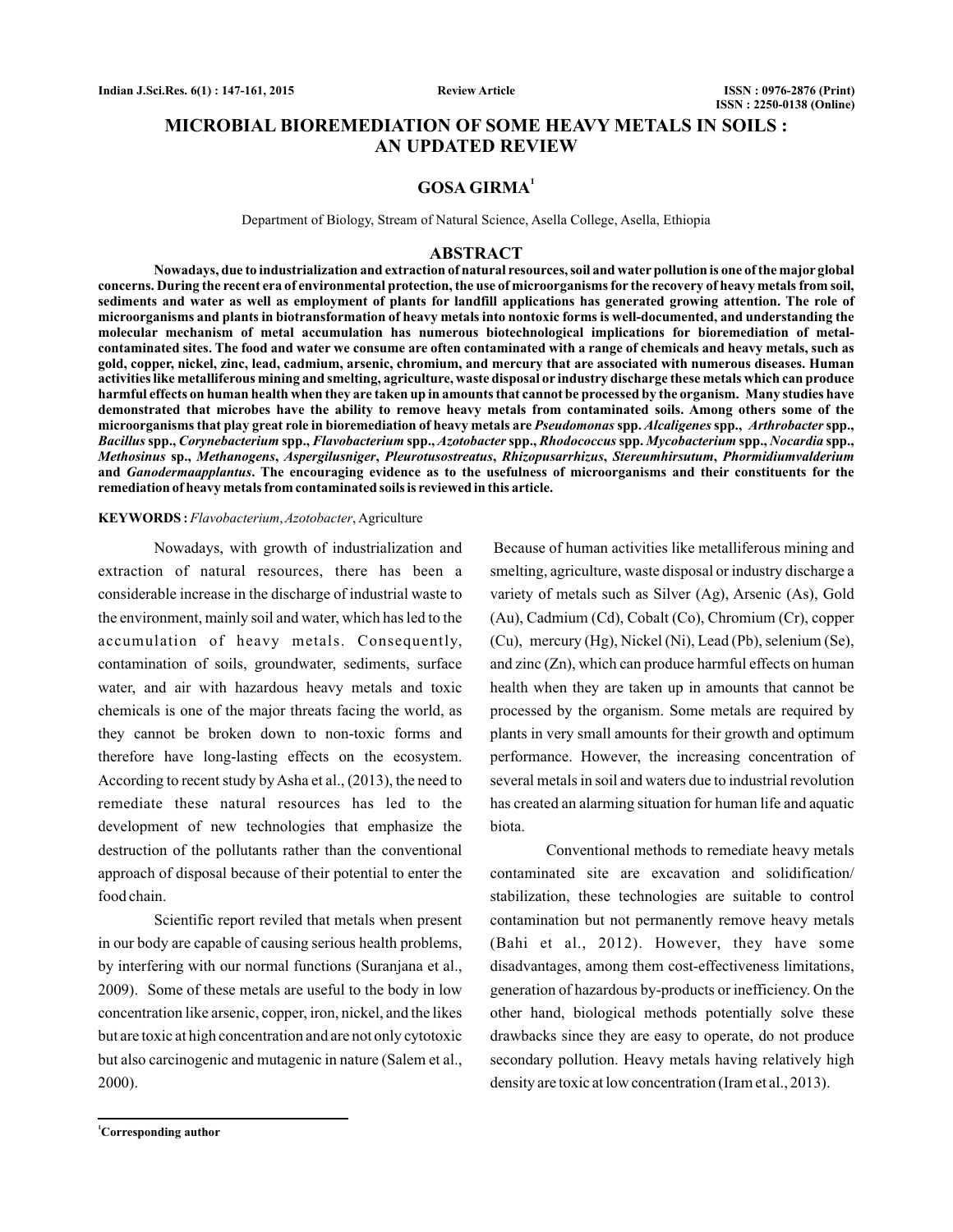Microorganisms and plants are usually used for the removal of heavy metals. Process of involvement of microorganisms to reduce pollutant concentration is known as bioremediation which is a natural process and its importance of biodiversity (above or below the ground) is increasingly considered for clean-up of metal contaminated and polluted ecosystem.All the metals are toxic, but some of these are useful in low concentration. These metal toxicity cause serious morbidity and mortality (Surajana et al., 2009). Furthermore, Jin et al., (2011) reported that the bioavailability can be improved by addition of organic nutrients to the soil such as manure, compost, biosolids, which condition the soil and increases the fertility of soil.

In order to make the environment healthier for human beings, contaminated water bodies and land need to be rectified to make them free from heavy metals and trace elements. There are several techniques to remove these heavy metals, including chemical precipitation, oxidation or reduction, filtration, ion-exchange, reverse osmosis, membrane technology, evaporation and electrochemical treatment.

Moreover, most heavy metal salts are watersoluble and get dissolved in wastewater, which means they cannot be separated by physical separation methods ((Hussein et al., 2004). Additionally, physico-chemical methods are ineffective or expensive when the concentration of heavy metals is very low. Alternately, biological methods like biosorption and/or bioaccumulation for removal of heavy metals may be an attractive alternative to physico-chemical methods (Kapoor et al., 1995). Use of microorganisms and plants for remediation purposes is thus a possible solution for heavy metal pollution since it includes sustainable remediation technologies to rectify and re-establish the natural condition of soil. However, introduction of heavy metals into the soil causes considerable modification of the microbial community, despite their vital importance for the growth of microorganisms at relatively low concentrations (Doelman et al., 1994). Moreover, According to report by Wood and Wang,  $(1983)$  and Li et al.,  $(1994)$ , the modification of the microbial make up is mainly brought about by exerting an inhibitory action through blockage of essential functional

groups, displacement of essential metal ions or modification of active conformations of biological molecules.Moreover, the response of microbial communities to heavy metals depends on the concentration and availability of heavy metals and is a complex process which is controlled by multiple factors, such as type of metal, the nature of the medium and microbial species (Goblenz et al., 1994).

### **The Concept of Bioremediation**

The quality of life on Earth is linked to the overall quality of the environment. The problems associated with contaminated sites now assume increasing prominence in many countries. Enormous quantities of organic and inorganic compounds are released into the environment each year as a result of human activities. Contaminated lands generally result from industrial activities, use and disposal of hazardous substances, and the like. It is now widely recognized that contaminated land is a potential threat to human health, and its continual discovery over recent years has led to international efforts to remedy many of the sites, either as a response to the risk of adverse health or environmental effects caused by contamination or to enable the site to be redeveloped for use (Caimey, 1993, Damodaran and Suresh, 2011).

Bioremediation is an innovative and promising technology available for removal of heavy metals and recovery of the heavy metals in polluted water and lands. Since microorganisms have developed various strategies for their survival in heavy metal-polluted habitats, these organisms are known to develop and adopt different detoxifying mechanisms such as biosorption, bioaccumulation, biotransformation and biomineralization.

Bioremediation is a general concept that includes all those processes and actions that take place in order to biotransform an environment, already altered by contaminants, to its original status. Adhikari et al., (2004) also defined as bioremediation is the process of cleaning up hazardous wastes with microorganisms or plants and is the safest method of clearing soil of pollutants. Bioremediation uses primarily microorganisms or microbial processes to degrade and transform environmental contaminants into harmless or less toxic forms (Garbisu andAlkorta, 2003).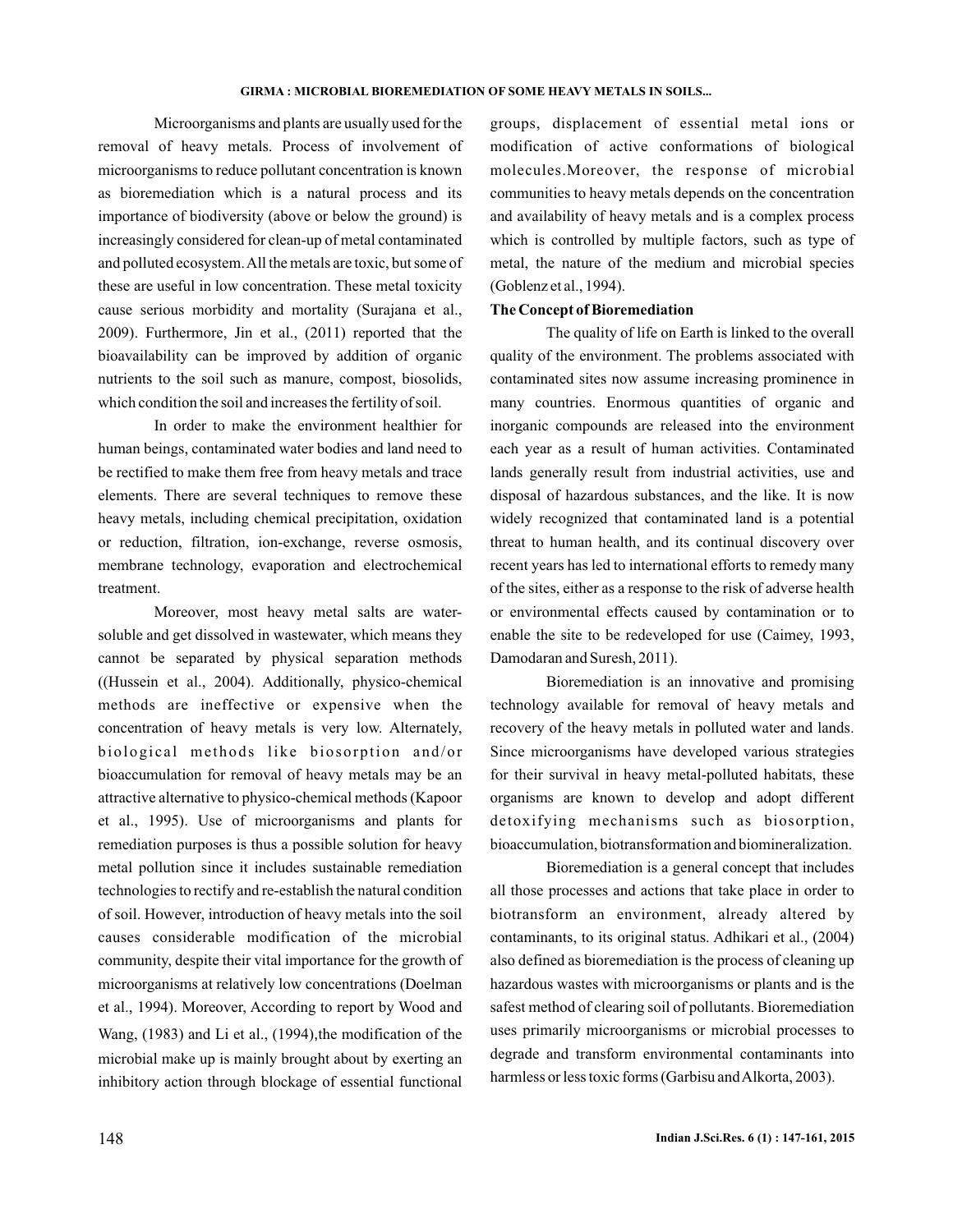Microorganisms uptake heavy metals actively (bioaccumulation) and/or passively (adsorption) (Hussein et al., 2001). The microbial cell walls, which mainly consist of polysaccharides, lipids and proteins, offer many functional groups that can bind heavy metal ions, and these include carboxylate, hydroxyl, amino and phosphate groups (Scott and Karanjkar, 1992). Among various microbemediated methods, the biosorption process seems to be more feasible for large scale application compared to the bioaccumulation process, because microbes will require addition of nutrients for their active uptake of heavy metals, which increases the biological oxygen demand or chemical oxygen demand in the waste. Further, it is very difficult to maintain a healthy population of microorganisms due to heavy metal toxicity and other environmental factors (Ajmal et al., 1996, Dilek et al., 1998).

Some microorganisms that live in soil and groundwater naturally use certain chemicals that are harmful to people and the environment. The microorganisms are able to change these chemicals into water and harmless gases, such as carbon dioxide. Many algae and bacteria produce secretions that attract metals that are toxic in high levels. The metals are in effect removed from the food chain by being bound to the secretions. Degradation of dyes is also brought about by some anaerobic bacteria and fungi (Colberg, 1995). To boost the world's food production rate to compensate for the increasing population, pesticides are being used. The extensive use of these artificial boosters has led to the accumulation of artificial complex compounds called xenobiotics. By introducing genetically altered microbes, it is possible to degrade these compounds. Plants can also be used to clean up soil, water or air; this is called phytoremediation. Thus, Bioremediation has been proposed as a cost effective, environmental friendly alternative modern emerging technology which can be applied to a number of contaminants and site conditions.

The release of contaminants into the environment by human activities has increased enormously over the past several decades. In fact, although a few decades ago, man's greatest challenge resided in speeding up the industrialization process, today man attempts to find ways to deal with the growing industrialization and the associated problems (Thassitou and Arvanitoyannis, 2001). The relatively sudden introduction of pollutants into the environment has clearly overwhelmed their self-cleaning capacity and, as a consequence, resulted in the accumulation of pollutants. Soil pollution has recently been attracting considerable public attention since the magnitude of the problem in our environment calls for immediate action. Thus, it is essential to minimize poisonous effects of pollutants from soil and water, through the use of bioremediation technique (EPA, 2003).

## **Types of Bioremediation**

According to EPA (2001 and 2002) on the basis of removal and transportation of wastes for treatment there are basically two methods. These are *in-situ* bioremediation exbioremediation. *situ*

### **Bioremediation** *In-situ*

bioremediation is no need to excavate or *In-situ* remove soils or water in order to accomplish remediation. The pollution is eliminated directly at the place where it occurs or at the site of contamination so may be less expensive, create less dust, and it is possible to treat a large volume of soil and cause less release of contaminants. *In*biodegradation involves supplying oxygen and *situ* nutrients by circulating aqueous solutions through contaminated soils to stimulate naturally occurring bacteria to degrade organic contaminants. It can be used for soil and groundwater (Vidali, 2001; Evans and Furlong, 2003).

Most often, *in-situ* bioremediation is applied to the degradation of contaminants in saturated soils and groundwater. It is a superior method to cleaning contaminated environments since it is cheaper and uses harmless microbial organisms to degrade the chemicals and also a safer method in degrading harmful compounds.

In-situ bioremediation can be two types. These are intrinsic bioremediation and engineered *in-situ* bioremediation. *In-situ* bioremediation approach deals with stimulation of indigenous or naturally occurring microbial populations by feeding them nutrients and oxygen to increase their metabolic activity where as engineered *in-situ* bioremediation approach involves the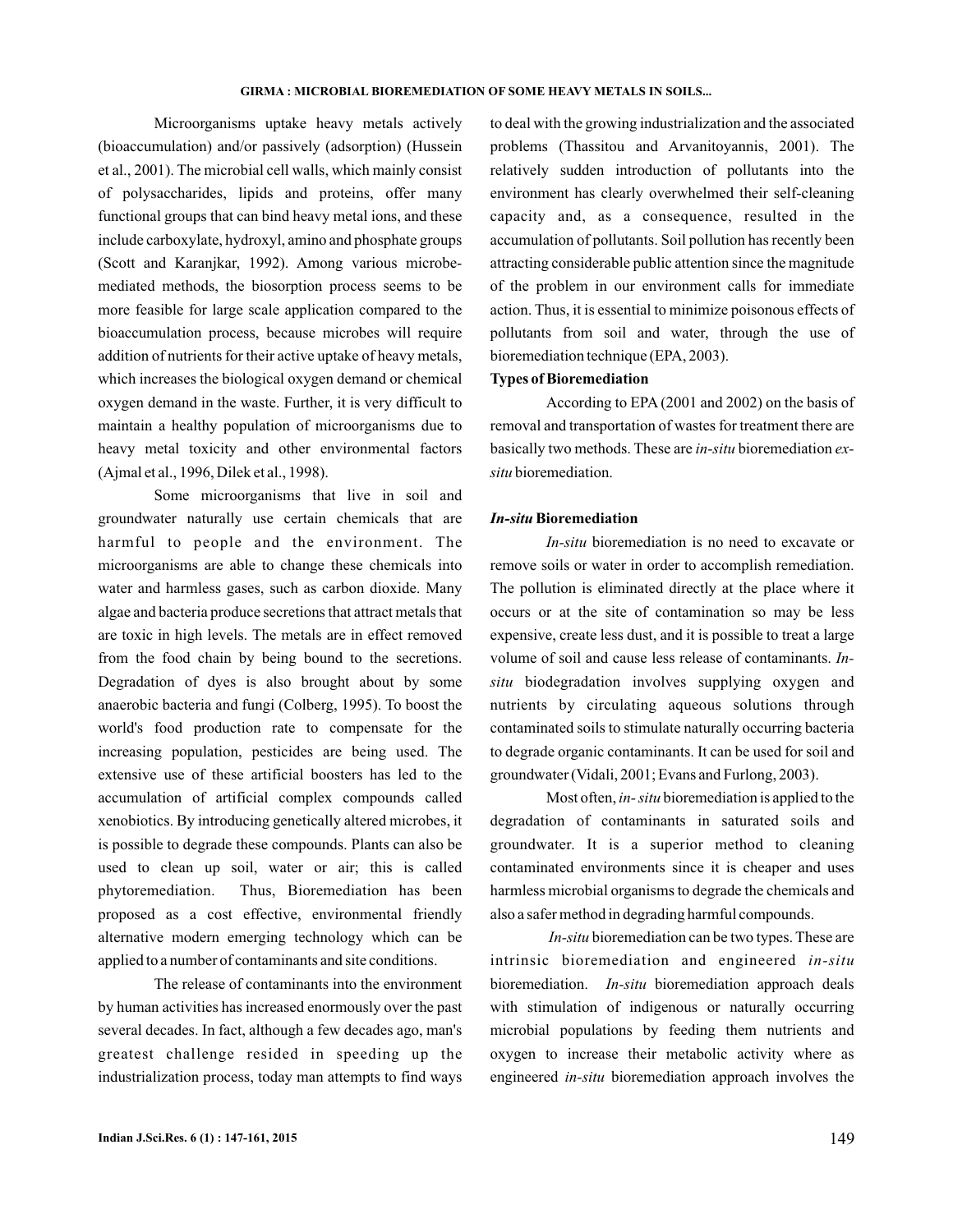introduction of certain microorganisms to the site of contamination. When site conditions are not suitable, engineered systems have to be introduced to that particular site. Engineered in situ bioremediation accelerates the degradation process by enhancing the physicochemical conditions to encourage the growth of microorganisms. Oxygen, electron acceptors and nutrients (nitrogen and phosphorus) promote microbial growth (Evans and Furlong 2003).

### Advantage and Disadvantage of *in- situ* Bioremediation

This method have many potential advantages as it does not require excavation of the contaminated soil and hence proves to be cost effective, there is minimal site disruption, so the amount of dust created is less and simultaneous treatment of soil and groundwater is possible. It poses some disadvantages also as the method is time consuming compared to the other remedial methods, seasonal variation of the microbial activity due to direct exposure to changes in environmental factors that cannot be controlled and problematic application of treatment additives (EPA, 2003).

Microorganisms act well only when the waste materials present allow them to produce nutrients and energy for the development of more cells. When these conditions are not favorable then their capacity to degrade is reduced. In such cases genetically engineered microorganisms have to be used, although stimulating indigenous microorganisms is preferred (EPA, 2003).

### **Bioremediation** *Ex- situ*

This process requires excavation of contaminated soil or pumping of groundwater to facilitate microbial degradation. This technique has more disadvantages than advantages. Ex- situ bioremediation techniques involve the excavation or removal of contaminated soil fromground. Depending on the state of the contaminant to be removed, bioremediation is classified as solid phase system *ex- situ* and slurry phase systems.

The Solid phase treatment includes organic wastes such as leaves, animal manures and agricultural wastes and problematic wastes like domestic and industrial wastes, sewage sludge and municipal solid wastes. Solid phase soil treatment processes include land farming, soil biopiles, and composting.

Land farming is a simple technique in which contaminated soil is excavated and spread over a prepared bed and periodically tilled until pollutants are degraded. The goal is tostimulate indigenous biodegradative microorganisms and facilitate their aerobic degradation of contaminants. Since land farming has the potential to reduce monitoring and maintenance costs, as well as clean up liabilities, it has received much attention as a disposal alternative (EPA, 2003).

Composting is a technique that involves combining contaminated soil with nonhazardous organic amendants such as manure or agricultural wastes. The presence of these organic materials supports the development of a rich microbial population and elevated temperature characteristic of composting (Cunningham, 2000).

Biopiles are a hybrid of land farming and composting. Essentially, engineered cells are constructed as aerated composted piles. Typically used for treatment of surface contamination with petroleum hydrocarbons they are a refined version of land farming that end to control physical losses of the contaminants by leaching and volatilization. Biopiles provide a favorable environment for indigenous aerobic and anaerobic microorganisms (EPA, 2003).

Slurryphase bioremediation is a relatively more rapid process compared to the other treatment processes. Contaminated soil is combined with water and other additives in a large tank called a bioreactor and mixed to keep the micro organisms, which are already present in the soil, in contact with the contaminants in the soil. Nutrients and oxygen are added and conditions in the bioreactor are controlled tocreate the optimum environment for the microorganisms to degrade the contaminants. When the treatment is completed, the water is removed from the solids, which are disposed of or treated further if they still contain pollutants (Cunningham, 2000).

Bioreactor is a containment vessel and apparatus used to create a three phase: solid, liquid, and gas, mixing condition to increase the bioremediation rate of soil bound and water soluble pollutants as water slurry of the contaminated soil and biomass capable of degrading target contaminants. In general, the rate and extent of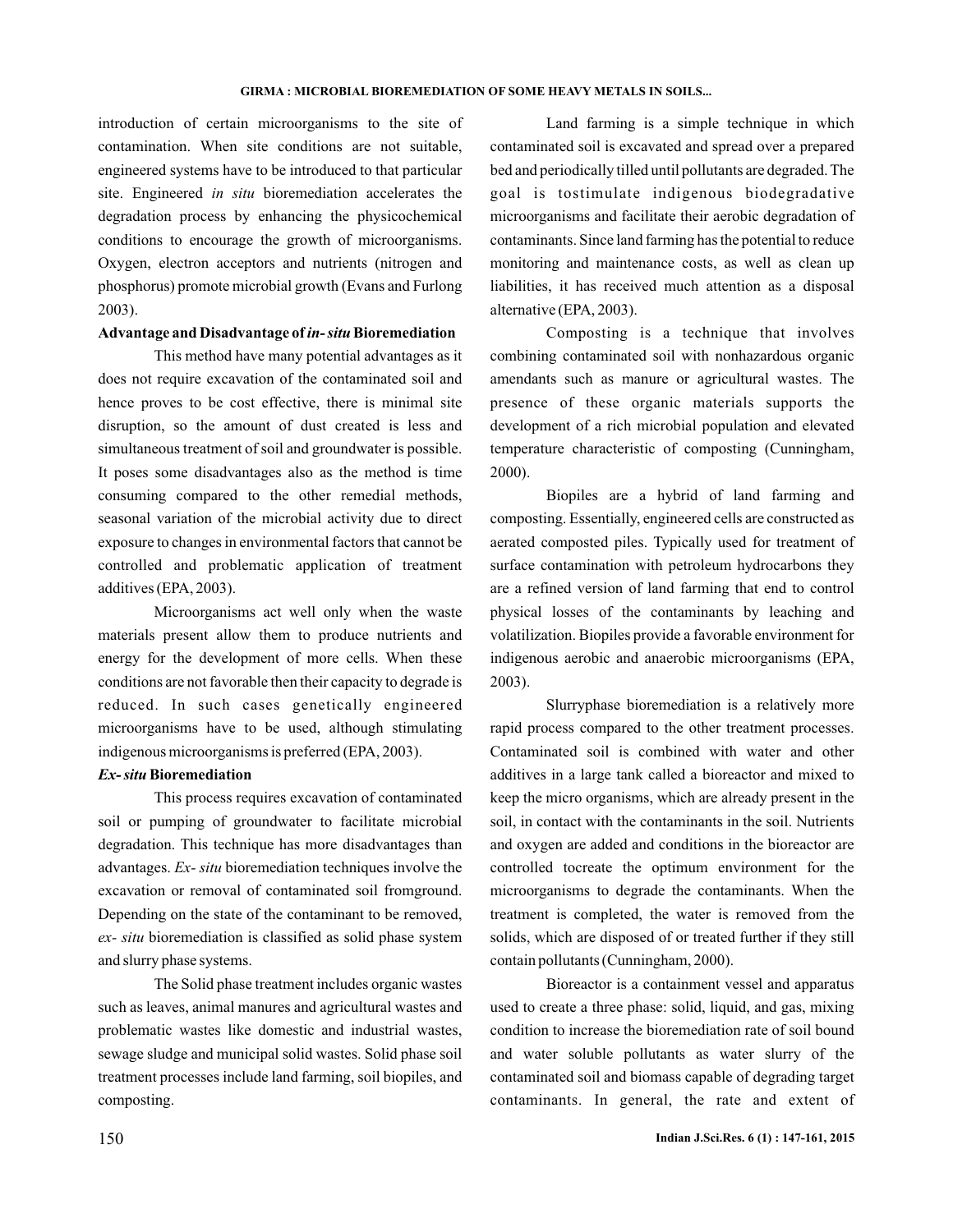biodegradation are greater in a bioreactor system than *in*situ or in solid phase systems because the contained environment is more manageable and hence more controllable and predictable. Despite the advantages of reactor systems, there are some disadvantages. The contaminated soil requires pretreatment or alternatively the contaminant can be stripped from the soil via soil washing or physical extraction before being placed in a bioreactor (Von Fahnestock et al., 1998 and EPA, 2003).

## **Microorganisms used in Bioremediation**

The bioremediation processes may be conducted by the autochthonous microorganisms, which naturally inhabit the soil/water environment undergoing purification, or by other microorganisms, that derive from different environments. There are a number of microorganisms that can be used to remove metal from environment, such bacteria, fungi, yeast and algae (White et al., 1997 and Vieira and Volesky, 2000).

Microorganisms can be isolated from almost any environmental conditions. Microbes canadapt and grow at subzero temperatures, as well as extreme heat, desert conditions, in water, with an excess of oxygen and in anaerobic conditions, with the presence of hazardous compounds or on any waste stream. Because of the adaptability of microbes and other biological systems, these can be used to degrade or remediate environmental hazards. The main requirements are an energy source and a carbon source (Vidali., 2001). Because of the adaptability of microbes and other biologicalsystems, these can be used to degrade or remediate environmental hazards. Natural organisms, either indigenous or extraneous (introduced), are the prime agents used for bioremediation (Prescott et al., 2002). The organisms that are utilized vary, depending onthe chemical nature of the polluting agents, and are to be selected carefully as they onlysurvive within a limited range of chemical contaminants (Prescott et al., 2002; Dubey, 2004). Since numerous types of pollutants are to be encountered in a contaminated site, diverse types of microorganisms are likely to be required for effective mediation (Watanabe et al., 2001). The first patent for a

| <b>Microorganisms</b> | <b>Toxic Chemicals</b>                                | Reference            |
|-----------------------|-------------------------------------------------------|----------------------|
| Pseudomonas spp.      | Benzene, anthracene, hydrocarbons,                    | Cybulskiet al, 2003  |
|                       | <b>PCBs</b>                                           |                      |
| Alcaligenes spp.      | Halogenated hydrocarbons, linear                      | Kapleyet al., 1999   |
|                       | alkylbenzene sulfonates, polycyclic                   |                      |
|                       | aromatics, PCBs                                       |                      |
| Arthrobacter spp.     | Benzene, hydrocarbons, pentachlorop                   | Jogdand, 1995        |
|                       | henol, phenoxyacetate, polycyclic                     |                      |
|                       | aromatic, Aromatics, long chain alkanes,              |                      |
|                       | phenol, Cresol                                        |                      |
| Bacillus spp.         | Halogenated hydrocarbons,                             | Cybulskiet al., 2003 |
|                       | phenoxyacetates                                       |                      |
| Corynebacterium spp.  | Aromatics                                             | Jogdand, 1995        |
| Flavobacterium spp.   | Aromatics                                             | Jogdand, 1995        |
|                       | Naphthalene, biphenyl                                 |                      |
| Azotobacter spp.      | Aromatics, branched hydrocarbons                      | Jogdand, 1995        |
|                       | benzene, cycloparaffins                               | DeanRosset al., 2002 |
| Rhodococcus spp.      | Hydrocarbons                                          | DeanRosset al., 2002 |
|                       | Aromatics                                             |                      |
| Mycobacterium spp.    | Aromatics                                             | Park et al., 1998    |
|                       | Hydrocarbons, polycyclic hydrocarbons                 |                      |
| Nocardia spp.         | Phenoxyacetate, halogenated                           | Jogdand, 1995        |
|                       | hydrocarbon diazinon                                  |                      |
| Methosinus sp.        | PCBs, formaldehyde                                    | Ijah, 1998           |
| Methanogens           | PCBs, polycyclic aromatics, biphenyl<br>Jogdand, 1995 |                      |

**Table 1: Microorganisms Having Biodegradation Potential for Xenobiotics (Source, Vidali 2001).**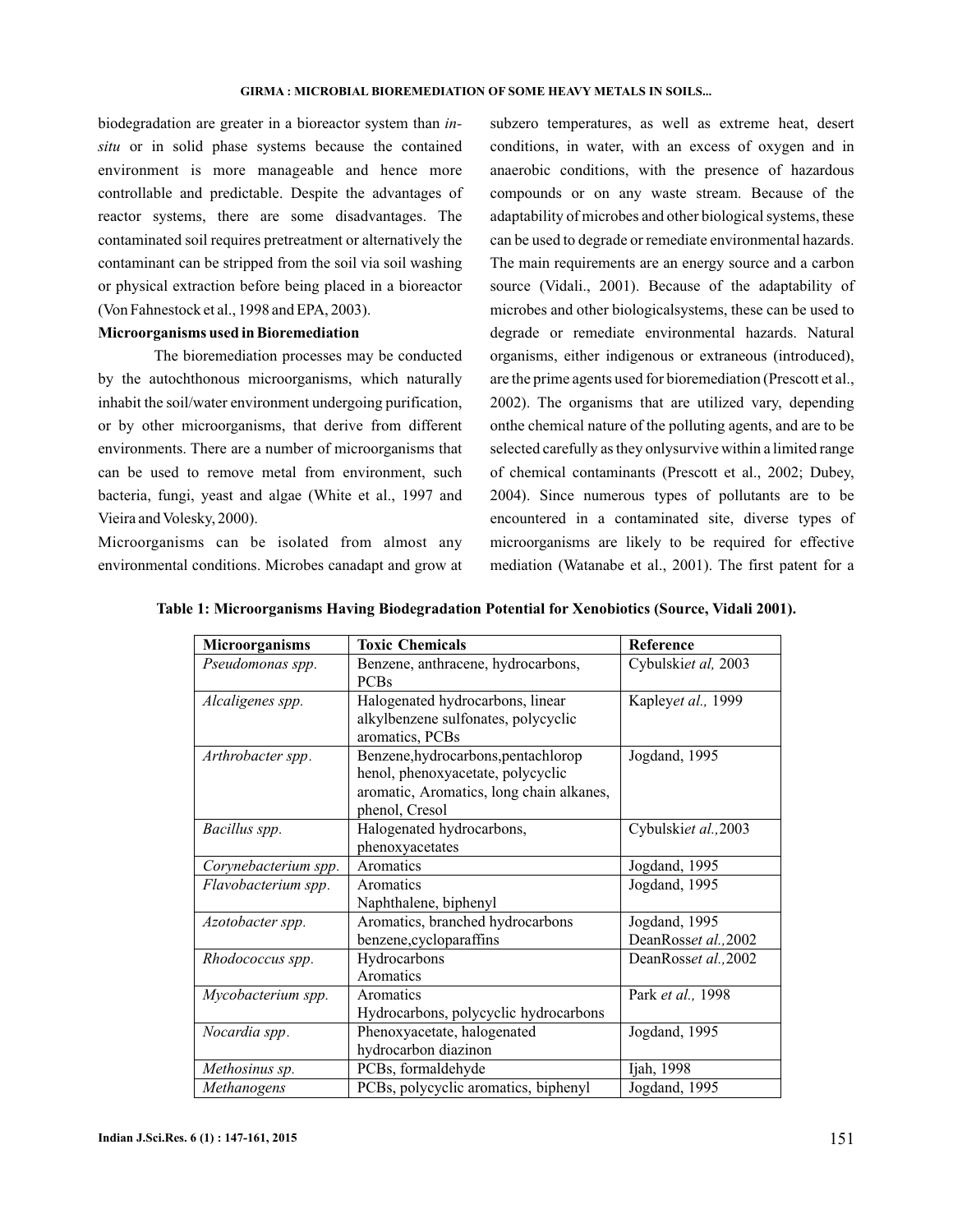| Microorganism          | <b>Elements</b>           | <b>References</b>                            |
|------------------------|---------------------------|----------------------------------------------|
| Bacillus spp.          | Cu, Zn                    | Philip et al., 2000; Gunasekaranet al., 2003 |
| Pseudomonas aeruginosa |                           |                                              |
| Zooglea spp.           | U, Cu, Ni                 | Sar and D'Souza, 2001                        |
| Citrobacter spp.       | Co, Ni, Cd                |                                              |
| Citrobacter spp.       | Cd, U, Pb                 | Gunasekaranet al., 2003                      |
| Chlorella vulgaris     | Au, Cu, Ni, U, Pb, Hg, Zn |                                              |
| Aspergilusniger        | Cd, Zn Zn, Ag, Th, U      | Gunasekaranet al., 2003                      |
| Pleurotus ostreatus    | Cd, Cu, Zn                | Gunasekaranet al., 2003                      |
| Rhizopusarrhizus       | Ag, Hg, P, Cd, Pb, Ca     | Faveroet al., 1991, Gunasekaranet al., 2003  |
| Stereumhirsutum        | Cd, Co, Cu, Ni            | Gabriel et al., 1994 and 1996                |
| Phormidiumvalderium    | Cd, Pb                    | Gabriel et al., 1994 and 1996                |
| Ganodermaapplantus     | Cu, Hg, Pb                | Gabriel <i>et al.</i> , 1994 and 1996        |

**Table 2: Microbes Utilize the Heavy Metals (Source: Vidali 2001).**

biological remediation agentwas registered in 1974, being a strain of Pseudomonas putidathatwas able to degrade petroleum (Prescott et al., 2002; Glazer and Nikaido, 2007).

These microorganisms can be subdivided into the following groups:

## **1.Aerobic**

Pseudomonas, Alcaligenes, Sphingomonas, Rhodococcus and Mycobacterium. These microbes have often been reported to degrade pesticides and hydrocarbons, bothalkanes and polyaromatic compounds. Many of these bacteria use the contaminant asthe sole source of carbon and energy.

#### **2.Anaerobic**

There is an increasing interest in anaerobic bacteria used for bioremediation of polychlorinated biphenyls (PCBs) in river sediments, dechlorination of the solvent trichloroethylene (TCE) and chloroform.

### **3. Ligninolytic Fungi**

Fungi such as the white rot fungus Phanaerochaete chrysosporium have the ability to degrade an extremely diverse range of persistent or toxicenvironmental pollutants. Common substrates used include straw, saw dust, or corncobs.

### **4. Methylotrophs**

Aerobic bacteria that grow utilizing methane for carbon and energy.The initial enzyme in the pathway for aerobic degradation, methane monooxygenase, has a broad substrate range and is active against a wide range of compounds, including the chlorinated aliphatic trichloroethylene and 1, 2-dichloroethane (EPA, 2003).

Bioremediation is not effective only for the degradation of pollutants but it can also be used to clean unwanted substances from air, soil, water and raw materials form industrial waste. With this in view, though many engineered processes for applying bioremediation have been developed but the inexpensive treatment of such sites has remained an elusive goal (Zeyaullah et al.,2009).

### **Phytoremediation**

Plants can also be used to clean up soil, water or air; this is called phytoremediation. For instance, plants like locoweed remove large amounts of the toxic element Selenium. The Selenium is stored in plant tissues where it poses no harm until and unless the plant is eaten. Phytoremediation is an emerging technology that uses various plants to degrade, extract, contain, or immobilize contaminants from soil and water (Glick, 2003). This technology has been receiving attention lately as an innovative, cost-effective alternative to the more established treatment methods used at hazardous waste sites. Phytoremediation applications can also be classified based on the mechanisms involved. Such mechanisms include extraction of contaminants from soil or groundwater; concentration of contaminants in plant tissue; degradation of contaminants by various biotic or abiotic processes; volatilization or transpiration of volatile contaminants from plants to the air; immobilization of contaminants in the root zone; hydraulic control of contaminated groundwater (plume control); and control of runoff, erosion, and infiltration by vegetative covers (Macek et al., 2000).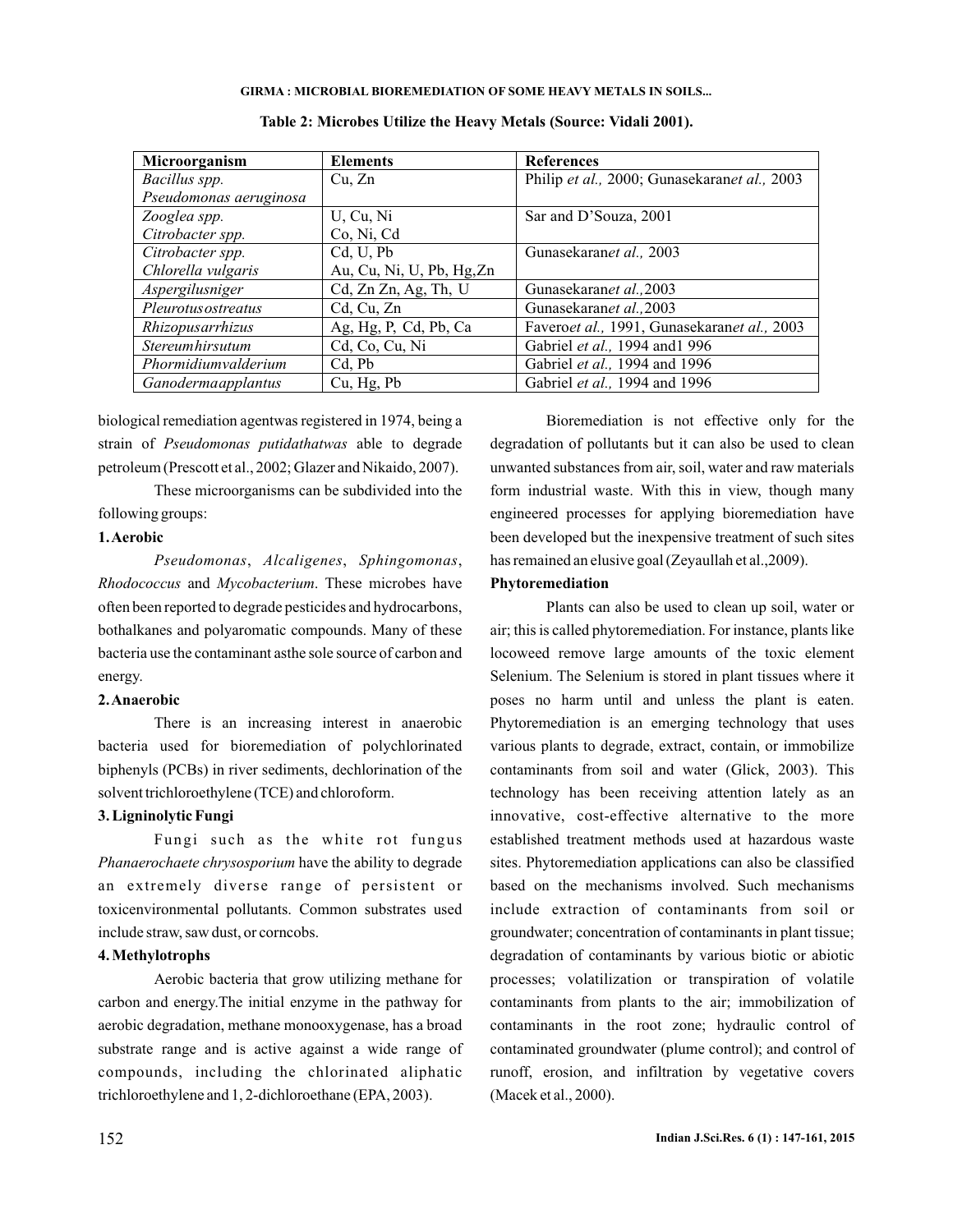### **Degradation**

Plants may enhance degradation in the rhizosphere (root zone of influence). Microbial counts in rhizosphere soils can be one or two orders of magnitude greater than in non-rhizosphere soils. It is due to microbial or fungal symbiosis with the plant, plant exudates including enzymes, or other physical or chemical effects in the root zone. Contaminants like trinitrotoluene (TNT), petroleum hydrocarbons (PH), pentachlorophenol (PCP), and polynuclear aromatic hydrocarbons (PAH) are degraded in the root zone of planted areas. Another possible mechanism for contaminant degradation is metabolism within the plant. Some plants may be able to take in toxic compounds and in the process of metabolizing the available nutrients, detoxify them. Trichloroethylene (TCE) is possibly degraded in poplar trees and the carbon used for tissue growth while the chloride is expelled through the roots (EPA, 2003).

### **Extraction**

Phytoextraction, or phytomining, is the process of planting a crop of a species that is known to accumulate contaminants in the shoots and leaves of the plants, and then harvesting the crop and removing the contaminant from the site. Unlike the destructive degradation mechanisms, this technique yields a mass of plant and contaminant (typically metals) that must be transported for disposal or recycling. This is a concentration technology that leaves a much smaller mass to be disposed of when compared to excavation and land filling (EPA, 2003).

Volatilization or transpiration through plants into the atmosphere is another possible mechanism for removing a contaminant from the soil or water of a site. Mercury (Hg) has been shown to move through a plant and into the air in a plant that was genetically altered to allow it to do so. The thought behind this media switching is that elemental Hg in the air poses less risk than other Hg forms in the soil (EPA, 2003).

### **Containment and Immobilization**

A containment using plant binds the contaminants to the soil, renders them non-bioavailable, or immobilizes them by removing the means of transport. Physical containment of contaminants by plants can take the form of binding the contaminants within a humic molecule (humification), physical sequestration of metals as occurs in some wetlands, or by root accumulation in nonharvestable plants. Certain trees sequester large concentrations of metals in their roots, and although harvesting and removal is difficult or impractical, the contaminants present a reduced human or environmental risk while they are bound in the roots. Risk reduction may also be achieved by transforming the contaminant into a form that is not hazardous, or by rendering the contaminant non bio available (EPA, 2003).

Hydraulic control is another form of containment. Groundwater contaminant plume control may be achieved by water consumption, using plants to increase the evaporation and transpiration from a site. Some species of plants use tremendous quantities of water, and can extend roots to draw from the saturated zone (EPA, 2003).

Vegetative cover (evapotranspiration or waterbalance cover) systems are another remediation application utilizing the natural mechanisms of plants for minimizing infiltrating water. Originally proposed in arid and semi-arid regions, vegetative covers are currently being evaluated for all geographic regions (EPA, 2003).

## **Advantages and Disadvantage of Bioremediation**

Bioremediation techniques are typically more economical than traditional methods such as incineration, and some pollutants can be treated on site, thus reducing exposure risks for clean-up personnel, or potentially wider exposure as a result of transportation accidents. Since bioremediation is based on natural attenuation the public considers it more acceptable than other technologies (Vidali, 2001 and Zeyaullah et al., 2009).

Like other technologies, bioremediation also has its own limitations. Bioremediation is limited to those compounds that are biodegradable. Not all compounds are susceptible to rapid and complete degradation. Some contaminants, such as chlorinated organic or high aromatic hydrocarbons, are resistant to microbial attack. They are degraded either slowly or not at all, hence it is not easy to predict the rates of clean-up for a bioremediation exercise; there are no rules to predict if a contaminant can be degraded (EPA, 2003). There are some concerns that the products of biodegradation may be more persistent or toxic than the parent compound. Biological processes are often highly specific. Important site factors required for success include the presence of metabolically capable microbial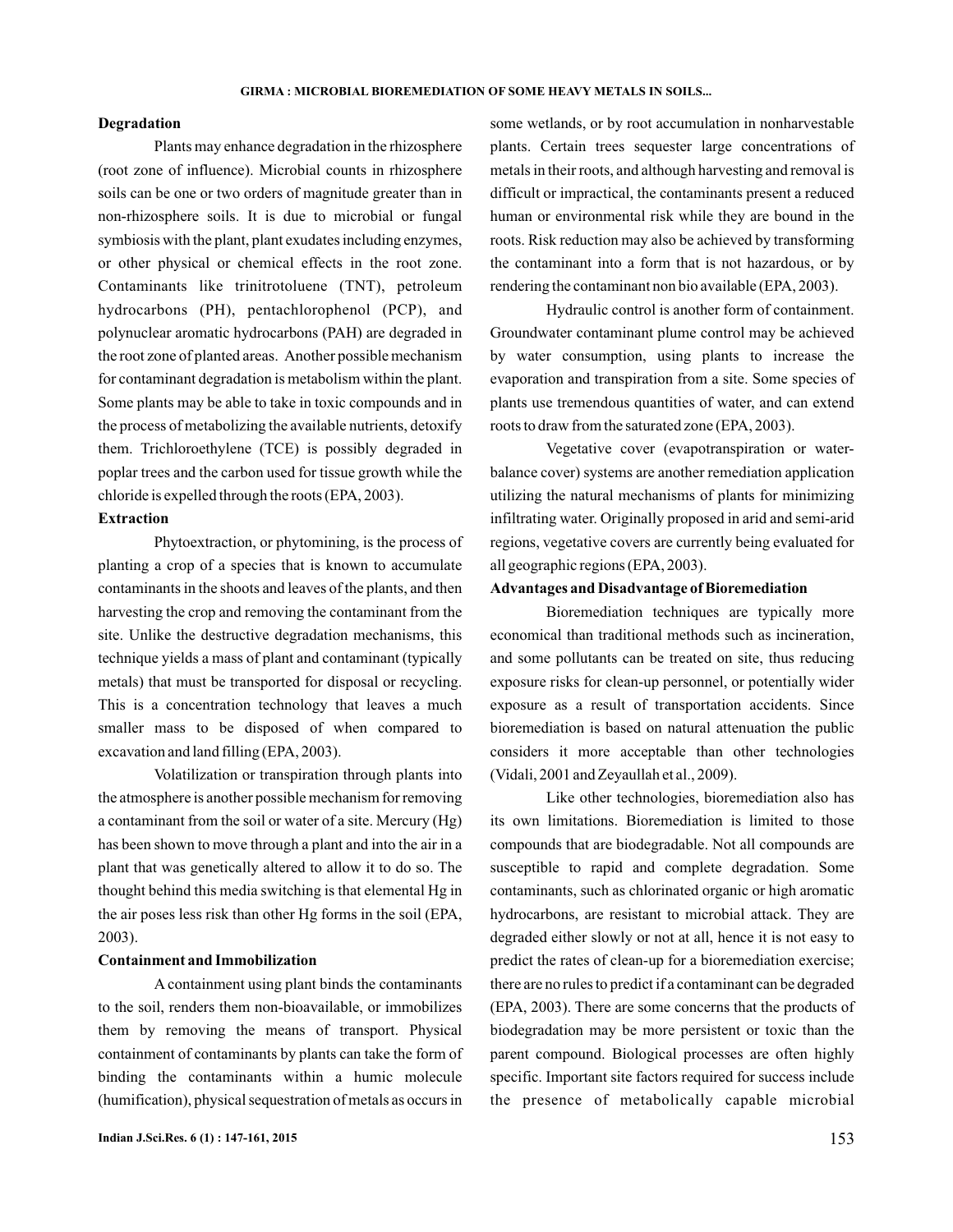populations, suitable environmental growth conditions, and appropriate levels of nutrients and contaminants. Bioremediation often takes longer than other treatment options, such as excavation and removal of soil or incineration (Vidali, 2001 and Zeyaullah et al., 2009).

## **Treatment of Wastes**

### **Aerobic Treatment of Wastes**

Aerobic microorganisms require oxygen as a terminal acceptor of electrons donated organic or inorganic substances. The transfer of electrons from donor to acceptor is a sourceof biologically available energy. Xenobiotics such as aliphatic hydrocarbons and derivatives,chlorinated aliphatic compounds (methyl-, ethyl, methylene and ethylene chlorides), aromatichydrocarbons and derivatives (benzene, toluene, phthalate, ethylbenzene, xylenes and phenol),polycyclic aromatic hydrocarbons, halogenated aromatic compounds (chlorophenols, polychlorinatedbiphenyls, dioxins and relatives, DDT and relatives), AZO dyes, compounds withnitrogroups (explosivecontaminated waste and herbicides) and organophosphate wastes canbe treated effectively by aerobic microorganisms (EPA, 2003) .

#### **Aerobic Treatment of Solid Wastes**

Composting is the simplest way to treat solid waste aerobically. Composting convertsbiologically unstable organic matter into a more stable humus-like product that can be usedas a soil conditioner or organic fertilizer. Additional benefits of composting of organic wastesinclude the prevention of odors from rotting wastes, destruction of pathogens and parasites(especially in thermophilic composting), and the retention of nutrients in the end products (EPA, 2003).

## **Aerobic Treatment of Liquid Wastes**

Wastewater can be treated aerobically in suspended biomass stirred-tank bioreactors. Secondary wastes include polluted air and sediments produced in the bioreactor. Microbial biofilms can be concentrated on the surface of bioreactors and can biodegradehazardous substances with higher rates compared to situations when both substrate andmicrobial biomass are suspended in the wastewater (EPA, 2003) .

### **Aerobic Treatment of Gaseous Wastes**

The main applications of biotechnology for the treatment of gaseous wastes include the bioremoval of biodegradable organic solvents, odors, and toxic gases, such as hydrogen sulfide and other sulfur-containing gases from the exhaust ventilation air in industryand farming. Industrial ventilated air containing formaldehyde, ammonia, and other lowmolecular weight substances can also be effectively treated (EPA, 2003).

Gaseous xenobiotics, which can be treated biotechnologically, include the following:chloroform, trichloroethylene, 1,2-dibromoethane, 1,2-dibromo-3 chloropropane, carbontetrachloride, xylenes, dibromochloropropane, toluene, methane, methylene chloride, 1,1-dichloroethene, bis(2-chloroethyl) ether, 1,2 dichloroethane, chlorine, 1,1-trichloroethane, ethylbenzene, 1,1,2,2-tetrachloroethane, bromine, methylmercury, trichlorofluoroethane, 1,1 dichloroethane, 1,1,2-trichloroethane, ammonia, trichloroethane, 1,2 dichloroethene,carbon disulfide, chloroethane, p-xylene, hydrogen sulfide, chloromethane, 2-butanone,bromoform, acrolein, bromodichloroethane, nitrogen dioxide, ozone, formaldehyde, chlorodibromomethane, ethyl ether, and 1,2 dichloropropane (EPA, 2003).

#### **Anaerobic Treatment of Wastes**

The advantage of anaerobic treatment is that there is no need to supply oxygen in the treatment system. Thisis useful in cases such as bioremediation of clay soil or highstrength organic waste. However, anaerobic treatment may be slower than aerobic treatment, and there may be significantoutputs of dissolved organic products of fermentation or anaerobic respiration.

Anaerobicbiodegradation of organic matter and detoxication of hazardous wastes can be significantly enhanced as a result of precipitation of toxic organics, acids, phenols, or cyanideby Fe(II). Nitrate-respiring bacteria can be used in denitrification, i.e., reduction of nitrate to gaseous  $N<sub>2</sub>$ . Nitrate can be added to the hazardous waste to initiate the biodegradation of different types of organic substances, for example polycyclic aromatic hydrocarbons (Eriksson et al., 2003). Nitro-groups of hazardous substances can be reduced by similar pathway to related amines. Many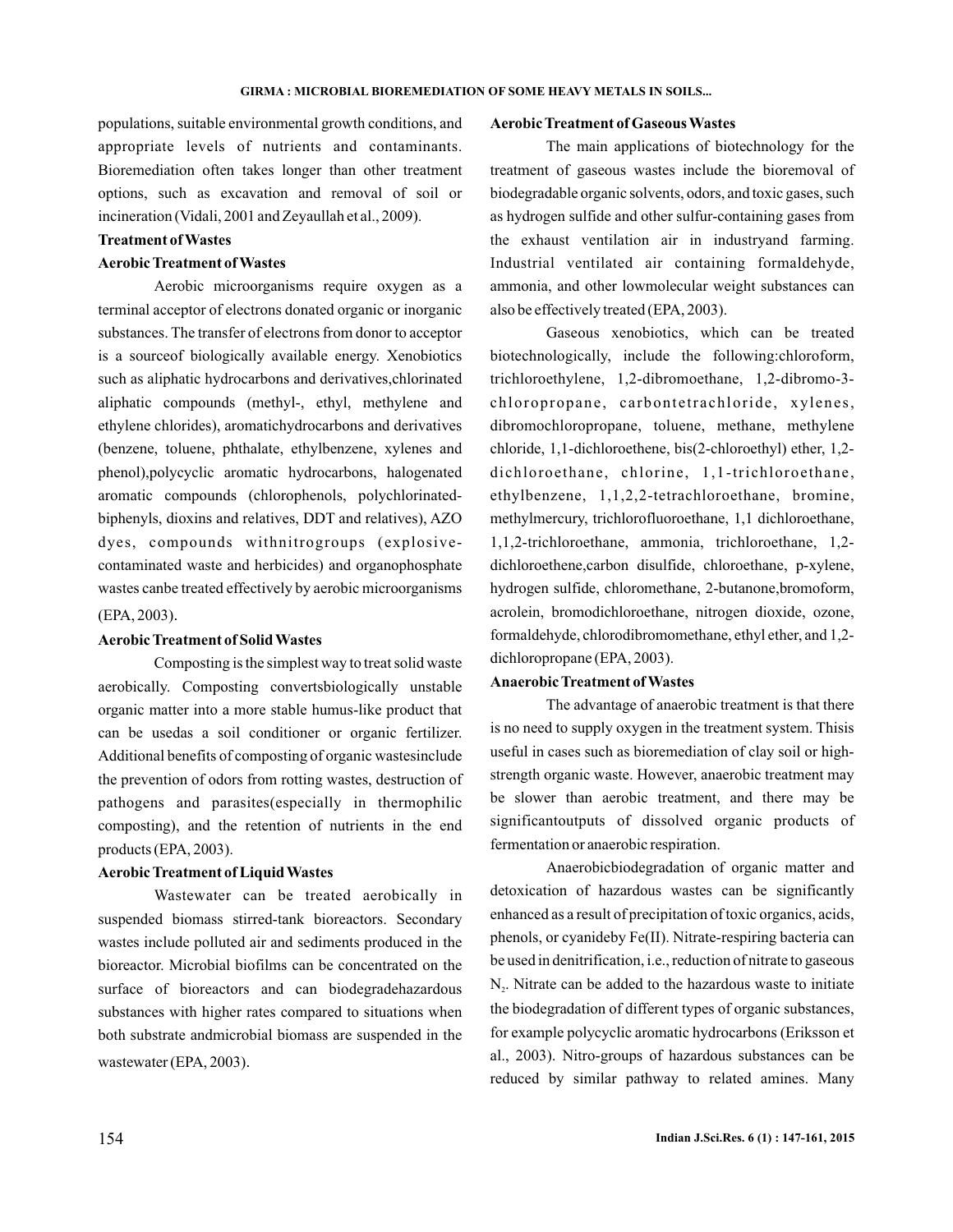hazardous substances, for example chlorinated solvents, phthalates, phenols, ethyleneglycol, and polyethylene glycols can be degraded by anaerobic microorganisms (Evans and Furlong, 2003; Borch et al., 2003; Marttinen et al., 2003).

## **Bioagumentation**

Many sites have been completely remediated by *in-situ* techniques that inject a variety of materials either as a liquid or slurry to degrade contamination. Under the umbrella of bioremediation, additional microbes canbe added to boost the resident populations of nutrients.In addition, chemicals designed to stimulate the natural degradation processes can be added, such as molasses, permanganate, vegetable oil or oxygen. Each approach has its own unique advantages andlimitations. Introducing specialized microbes at a site toessentially "eat" the contamination is called bioaugmentation or it frequently involves the addition of microorganisms indigenous or exogenous to the contaminated sites. It has proven to be a fast, effectiveand affordable remediation alternative, and it is findingfavor among site managers and remediation experts (EPA, 2003).

To stimulate and enhance microbial activity, microorganisms (bioaugmentation) or amendments (biostimulation), such as air, organic substrates or other electron donors/acceptors, nutrients, and other compounds that affect and can limit treatment in their absence can be added. Biostimulation can be used where the bacteria necessary to degrade the contaminants are present but conditions do not favor their growth (e.g., anaerobic bacteria in an aerobic aquifer, aerobic bacteria in an anaerobic aquifer, lack of appropriate nutrients or electron donors/acceptors). Bioaugumentation can be used when the bacteria necessary to degrade the contaminants do not occur naturally at a site or occur at too low of a population to be effective. Biostimulation and bioaugmentation can be used to treat soil and other solids, groundwater, or surface water (EPA2006).

## **Treatment of Heavy Metals**

According to Sharm and Rehman (2009) heavy metals are normally regarded as metals with an atomic number 22 to 92 in all groups from period 3 to 7 in the periodic table. Some of the metals such as Cu, Zn, Cd, Pb, Fe, Cr, Co, Ni, Mn, Mo, V, Se are essential in trace quantities for the general wellbeing of living organism but an excess of these can be lethal. Costa and Duta (2001) reported that heavy metals, such as cadmium, copper, lead, chromium and mercury, are important environmental pollutants. Their presence in soil and water, even in traces, can cause serious problems to all organisms. Heavy metal accumulation in soils is of concern in agricultural production due to the adverse effects on food quality (safety and marketability), crop growth (due to phytotoxicity) and environmental health. Adhikariet al.,(2004) also added heavy metals at higher concentrations are toxic in nature to higher life forms because lead to biomagnifications and their pollution deteriorates the quality of soil and crops produced. Heavy metal bioaccumulation in the food chain can be especially highly dangerous to human health. These metals enter the human body mainly through two routes namely inhalation and ingestion, and with ingestion being the main route of exposure to these elements in human population. Heavy metals intake by human populations through the food chain has been reported in many countries with this problem receiving increasing attention from the public as well as governmental agencies, particularly in developing countries (Costa and Duta, 2001).

In recent years, contamination of large areas of land by heavy metals has become a major concern. It originates mainly from municipal waste incinerators, car exhausts, residues from metalliferous mining and the melting industry, and the use of urban compost, pesticides, fertilizers or sludge and sewage. The sewage is characterized by a complex heterogeneous multifaceted matrix depending upon its origin and production. Urban sewage containing industrial effluent was found to carry relatively high amounts of heavy metals. Damodaran and Suresh (2011) identified heavy metals like Cu, Pb, Fe, Zn, Cd, Mn, Ni, Cr and Co which are responsible for soil and ground water.

## **Treatment of Heavy Metals-containing Wastes**

Liquid and solid wastes containing heavy metals may be successfully treated by biotechnologicalmethods. Some metals can be reduced or oxidized by specific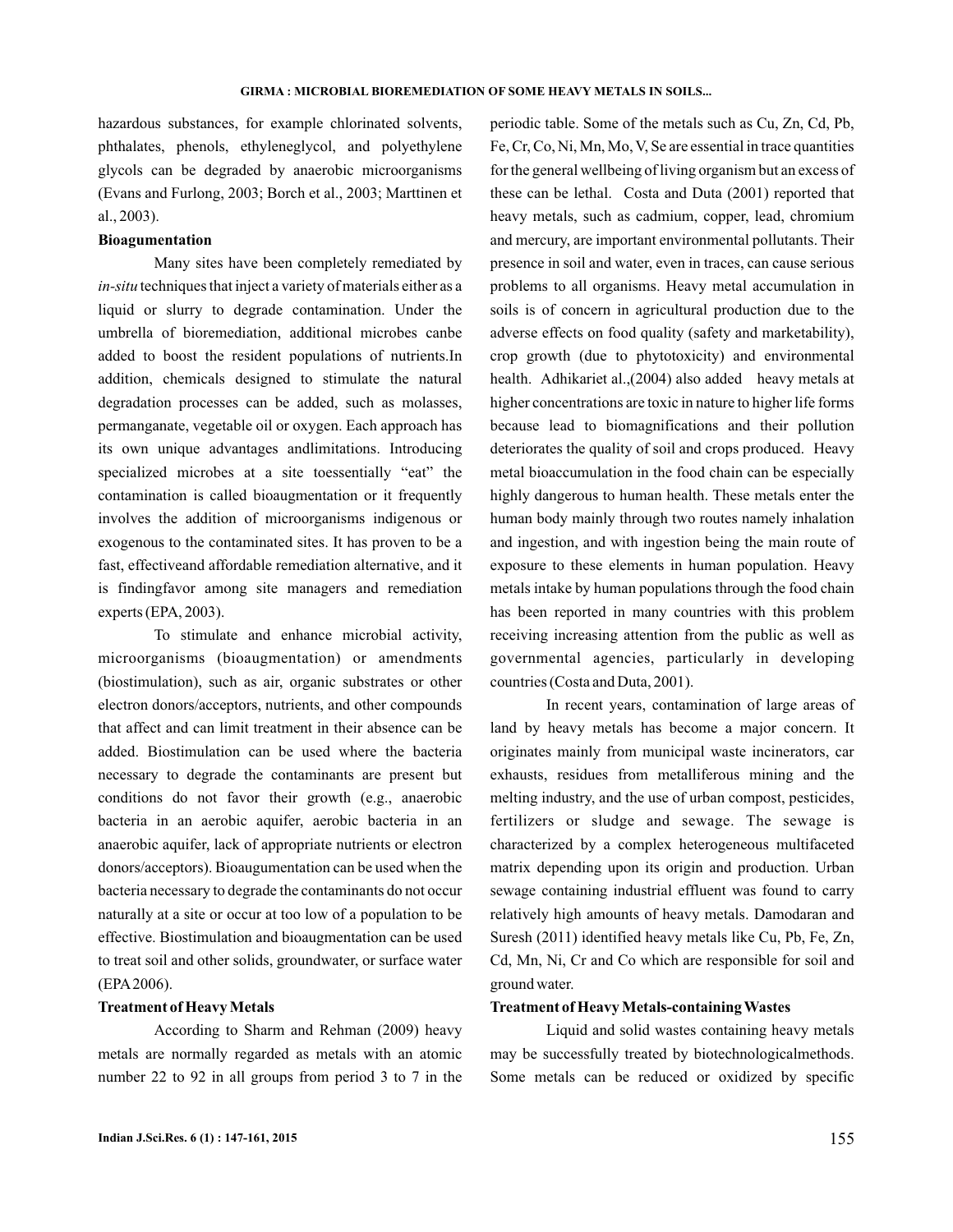enzymes of microorganisms. Microbial metabolism generates products such as hydrogen, oxygen, H2O2, which can be used for oxidation/reduction of metals. Reduction or oxidation of metals is usually accompanied by metal solubilization or precipitation. Solubilization or precipitation of metals may also be mediated by microbial metabolites. Microbial production of organic acids in fermentation or inorganic acids (nitric and sulfuric acids) in aerobic oxidation will promote formation of dissolved chelates of metals (EPA2006).

Microbial production of phosphate,  $H_2S$ , and  $CO_2$ will stimulate precipitation of non-dissolved phosphates, carbonates, and sulfides of heavymetals such as arsenic, cadmium, chromium, copper, lead, mercury, nickel; production of  $\rm H_2S$  by sulfate-reducing bacteria is especially useful to remove heavy metals and radionuclides from sulfate-containing mining drainage waters, liquid waste of nuclear facilities, drainage from tailing pond of hydrometallurgical plants; wood straw or saw dust. Organic acids, produced during the anaerobic fermentation of cellulose, may be used as a source of reduced carbon for sulfate reduction and further precipitation of metals (EPA 2006).

The surface of microbial cells is covered by negatively charged carboxylic and phosphategroups, and positively charged amino groups. Therefore, depending on pH, there may besignificant adsorption of heavy metals onto the microbial surface (Moo-Young and Anderson, 1996). Biosorption, for exampleby fungal fermentation residues, is used to accumulate uranium and other radionuclides fromwaste streams.

Metal-containing minerals such as sulfides can be oxidized and metals can be solubilized.This approach is used for the bioleaching of heavy metals from sewage sludge beforelandfilling or biotransformation (Xiang et al., 2000 and Ito et al., 2001). Some metals, arsenic and mercury for example, may bevolatilized by methylation due to the activity of anaerobic microorganisms. Arsenic can bemethylated by methanogenic Archaea and fungi to volatile toxic dimethylarsine and trimethylarsineor can be converted to less toxic non-volatile methanearsonic and dimethylarsinic acidsby algae. Hydrophobic organotins are

toxic to organisms because of their solubility in cellmembranes. However, many microorganisms are resistant to organotins and can detoxicate them by degrading the organic part of organotins (Gadd, 2000).

In some cases, the different biotechnological methods may be combined. Examples would include the biotechnological precipitation of chromium from Cr (VI) containing wastes from electroplating factories by sulfate reduction to precipitate chromium sulfide. Sulfate reductioncan use fatty acids as organic substrates with no accumulation of sulfide. In the absence of fatty acids but with straw as an organic substrate, the direct reduction of chromium has been observed without sulfate reduction .

## **Enhancement of Biotechnological Treatment of Wastes**

The goal of bioremediation is the neutralization of the pollution to achieve undetectable concentrations. Several key factors are critical for the successful application of biotechnology for the treatment of hazardous wastes. Bioremediation is utilized for cleanup of grounds and ground waters as well as sewage and sludge. Kołwzan, et al.(2006) elaborated that during the utilization of bioremediation for the purpose of pollution neutralization the following conditions must be met:

1. The environment undergoing bioremediation should contain microorganisms characterized by the specific catabolic processes,

2. Microorganisms utilized within the bioremediation process should be capable of efficiently converting chemical compounds and reducing their concentration down to the level allowed by the regulations,

3. Metabolites produced during the biodegradation cannot have toxic, mutagenic or carcinogenic properties,

4. The conditions in the immediate area where the process is being conducted should be favorable to the growth and activity of the microorganisms (adequate nutrients, acceptable pH, oxygen or other electron acceptor, acceptable redox level, favorable moisture). The rate of biodegradation may be limited by temperature, the toxicity of concentrated contaminants; or mass transfer limitations.

## **Biomonitoring of Bioremediation: Biosensors**

An important application of environmental biotechnology is biomonitoring, includingmonitoring of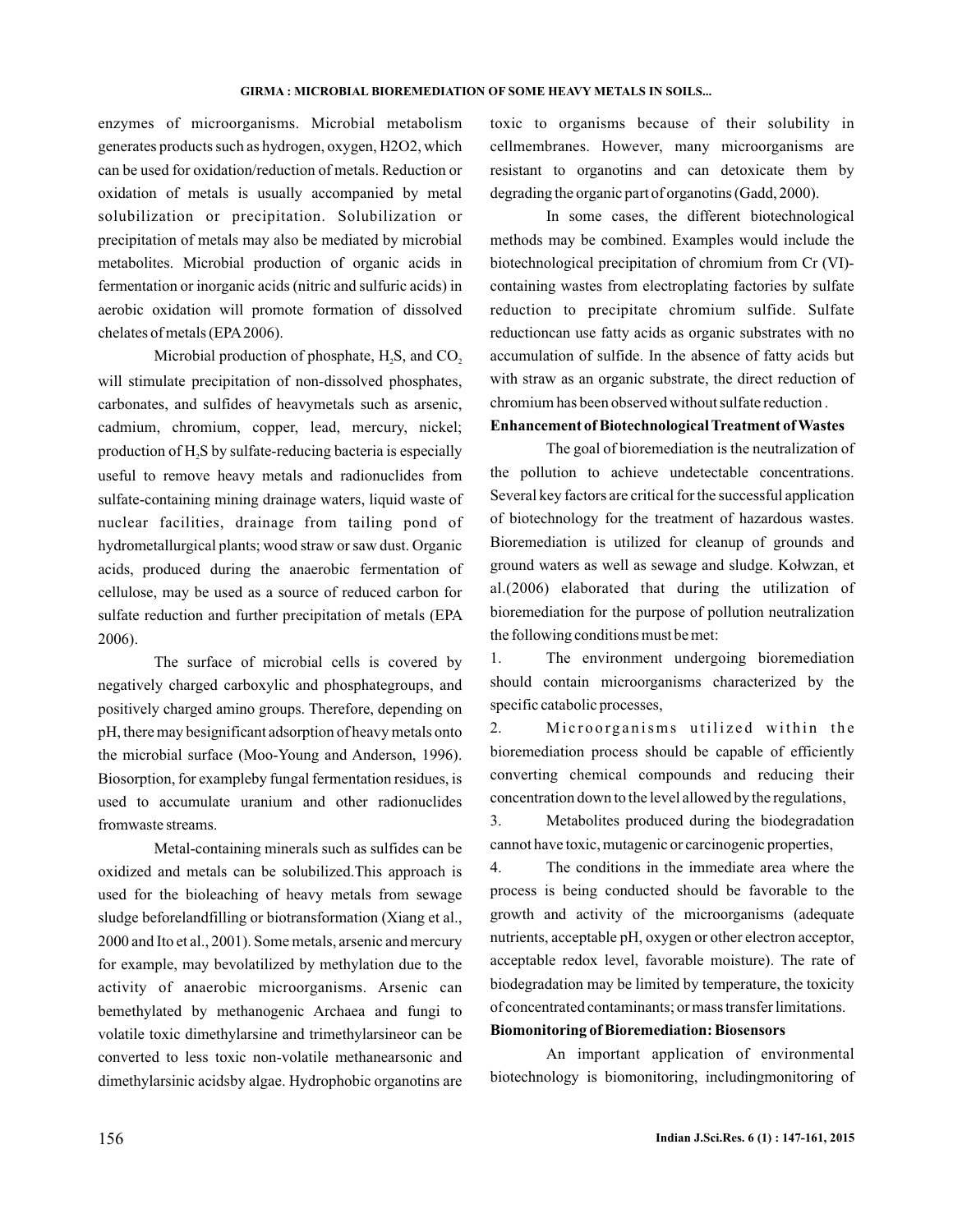biodegradability, toxicity, mutagenicity, concentration of hazardous substances, and monitoring of concentration and pathogenicity of microorganisms in wastes and in theenvironment. Simple or automated off-line or on-line biodegradability tests can be performedby measuring CO<sub>2</sub> or CH<sub>4</sub> gas production or  $O_2$  consumption (Reuschenbach et al., 2003). Biosensors are analytical tools, which use the biological specificity in sensing the target molecule.

Biosensors may utilizeeither whole bacterial cells or enzyme to detect specific molecules of hazardous substances.Toxicity can be monitored specifically by whole cell sensors whose bioluminescence may beinhibited by the presence of hazardous substance.

The most popular approach uses cells with an introduced luminescent reporter geneto determine changes in the metabolic status of the cells following intoxication (Bentley et al., 2003).Nitrifying bacteria have multiplefolded cell membranes, which are sensitive to all membrane disintegrating substances: organic solvents, surfactants, heavy metals, and oxidants. Therefore, respirometric sensors measuring the respiration rates of these bacteria can be used fortoxicity monitoring in wastewater treatment (Inui et al., 2002).

Biosensors measuring concentrations ofhazardous substances are often based on the measurement of bioluminescence (Lajoie et al., 2002). This toxicity sensor is a bioluminescent toxicity bioreporter for hazardous wastewater treatment. Itis constructed by incorporating bioluminescence genes into a microorganism. These whole cell toxicity sensors are very sensitive and may be used online to monitor and optimize the biodegradation of hazardous soluble substances.

Similar sensors can be used for the measurement of the concentration of specific pollutants.

A gene for bioluminescence has been fused to the bacterial genes coding for enzymes that metabolize the pollutant. When this pollutant is degraded, the bacterial cells will produce light. The intensity of biodegradation and bioluminescence depend on the concentration of pollutant and can be quantified using fiber-optics on-line. Combinations of biosensors in array can be used to measure concentration or toxicity of a set of hazardous substances (Lajoie et al., 2002).

The mutagenic activity of chemicals is usually correlated with their carcinogenic properties.Mutant bacterial strains have been used to determine the potential mutagenicity ofmanufactured or natural chemicals. The most common test, proposed by Ames in 1971,utilizes back mutation in auxotrophic bacterial strains that are incapable of synthesizingcertain nutrients. When auxotrophic cells are spread on a medium that lacks the essentialnutrients (minimal medium), no growth will occur. However, cells that are treated with a testedchemical that causes a reversion mutation can grow in a minimal medium. The frequency ofmutation detected in the test is proportional to the potential mutagenicity and carcinogeni city of the tested chemical. Microbial mutageni city tests are used widely in modern research(Czyzet al., 2000; Hwang et al., 2001 and Yamamoto et al., 2002).

Cell components or metabolites capable of recognizing individual and specific molecule scan be used as the sensory elements in molecular sensors (Loy et al., 2002). Sensors may be enzymes, sequences of nucleic acids (RNA or DNA), antibodies, polysaccharides or other "reporter"molecules. Antibodies, specific for a microorganism used in the biotreatment, can be coupled with fluorochromes to increase sensitivity of detection. Such antibodies are useful in monitoring the fate of bacteria released into the environment for the treatment of a polluted site.

Fluorescent or enzyme-linked immuno as says have been derived and can be used for a variety of contaminants, including pesticides and chlorinated poly cyclic hydrocarbons. Enzymes specific for pollutants and attached to matrices detecting interactions between enzymes and pollutants are used in on-line biosensors of water and gas biotreatment (Nielsen et al., 2002).

Auseful approach to monitor microbial population in the biotreatment of hazardous wastes involves the detection of specific sequences of nucleic acids by hybridization with complementary oligo nucleotide probes. Radioactive labels, fluorescent labels, and other kinds of the labels are attached to the probes to increase sensitivity and simplicity of the hybridization detection. Nucleic acids which are detectable by the probes include chromosomal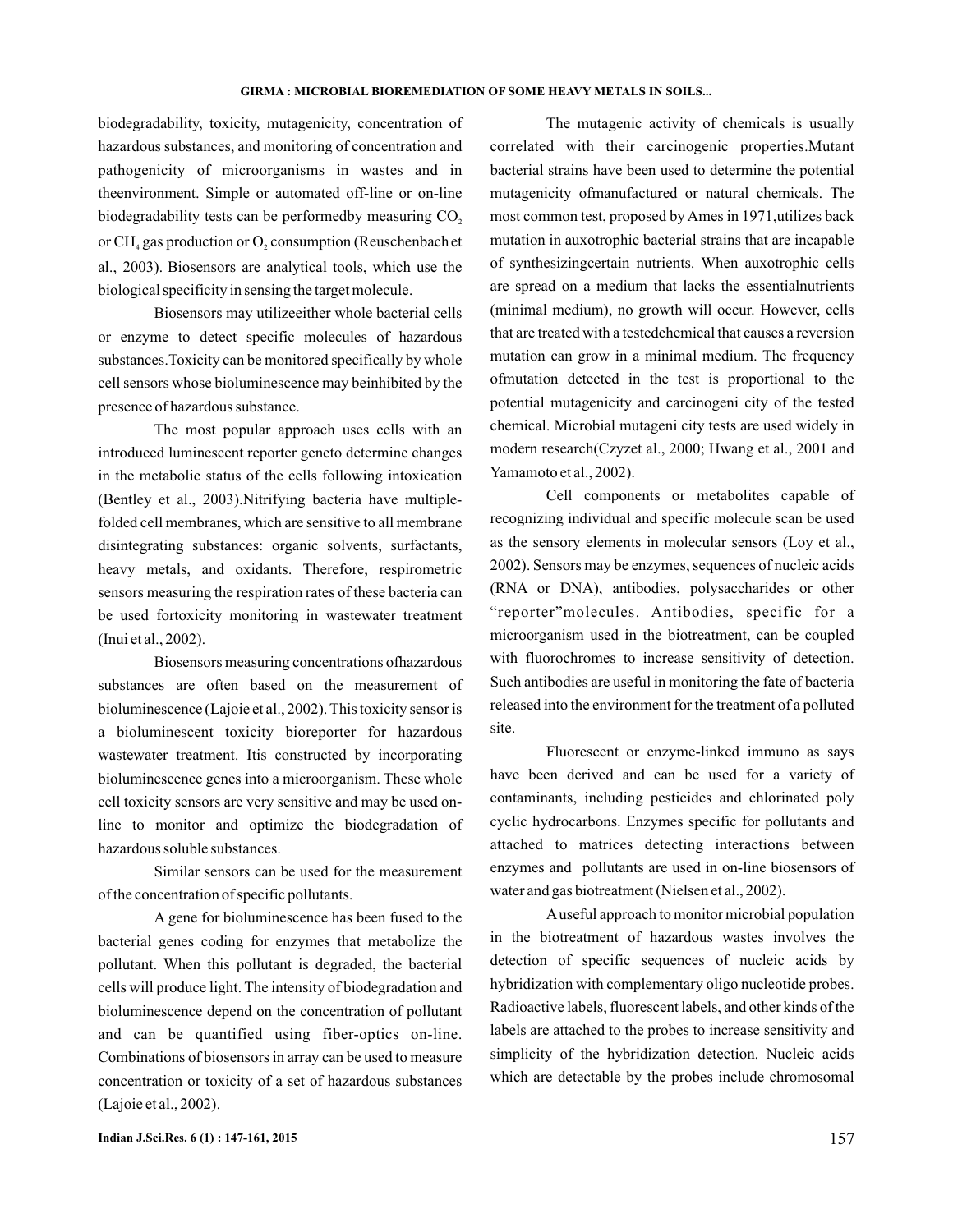DNA, extrachromosomalDNA such as plasmids, synthetic recombinant DNA such as cloning vectors, phage or virus DNA, rRNA, tRNA and mRNA transcribed from chromosomal or extrachromosomalDNA. These molecular approaches may involve the hybridization of wholeintact cells, or extraction and treatment of targeted nucleic acids prior to probe hybridization(Hatsu et al., 2002). Microarrays for simultaneous semi-quantitative detection of different microorganismsor specific genes in the environmental sample have also been developed (Fredrickson et al., 2001; Koizumiet al., 2002 and Loy et al., 2002).

## **CONCLUSION**

Bioremediation provides a technique for cleaning up pollution by enhancing the natural biodegradation processes. So by developing an understanding of microbial communities and their response to the natural environment and pollutants, expanding the knowledge of the genetics of the microbes to increase capabilities to degrade pollutants, conducting field trials of new bioremediation techniques which are cost effective, and dedicating sites which are set aside for long term research purpose, these opportunities offer potential for significant advances. There is no doubt that bioremediation is in the process of paving a way to greener pastures. Regardless of which aspect of bioremediation that is used, this technology offers an efficient and cost effective way to treat contaminated ground water and soil.

## **ACKNOWLEDGEMENTS**

I am deeply grateful and indebted to all sources of materials used for reviewed this article have been duly acknowledged.

## **REFERENCES**

Adhikari T. , Manna M. C., Singh M. V. and Wanjari R.H., 2004. Bioremediation measure to minimize heavy metals accumulation in soils and crops irrigated with city effluent. Food, agriculture and environment, 2: 266-270.

- Ajmal M., Rafaqat A. K. and Bilquees A. S., 1996. Studies on removal and recovery of Cr (VI) from electroplating wastes. Water Res., 30: 1478-1482.
- Ames B. N., 1971. Chemical mutagens, principles and methods for their detection. Plenum, New York, 267-282.
- Asha L. P. and Sandeep R. S., 2013. Review on Bioremediation- Potential Tool for Removing Environmental Pollution, International Journal of Basic and Applied Chemical Sciences ISSN : 2277- 2073.
- Bahi J. S., Radziah O., Samsuri A. W., Aminudin H. and Fardin S., 2012. Bioleaching of Heavy Metals from Mine Tailings by Aspergillus fumigatus. Bioremediation Journal, 16: 57-65.
- Bentley A., Atkinson A., Jezek J. and Rawson D.M., 2001. ToxicolIn Vitro, 15:469-475.
- Borch T.,Ambus P., Laturnus F., Svensmark B. and Gron C., 2003. Chemosphere, 51:143-152.
- Cairney T., 1993. Contaminated Land. Blackie, London.
- Colberg P. J. S. and Young L. Y., 1995. Anaerobic degradation of non-halogenated homocyclic aromatic compounds coupled with nitrate, Iron, or Sulfate reduction. In: Microbial transformation and degradation of toxic organic Chemicals. Wiley-Liss, NewYork, 307-330.
- Costa C.A. and Duta F. P., 2001. Bioaccumulaton of copper, zinc, cadmium and lead by Bacillus SP., Bacillus , . *cereus Bacillus speaerecusand Bacillus subtillus* Braz. J. Microbiol., **32**: 365-375.
- Cunningham C. J., Philip J. C., 2000. Comparison of Bioaugmentation and Biostimulation in *ex situ* Treatment of Diesel Contaminated Soil, Land Contamination and Reclamation, University of Edinburgh, Scotland.
- Cybulski Z., Dzuirla E., Kaczorek E. and Olszanowski A., 2003. The influence of emulsifiers on hydrocarbon biodegradation by Pseudomonadacea and . Spill Science and Technology *Bacillaceastrains* Bulletin, **8**: 503-507.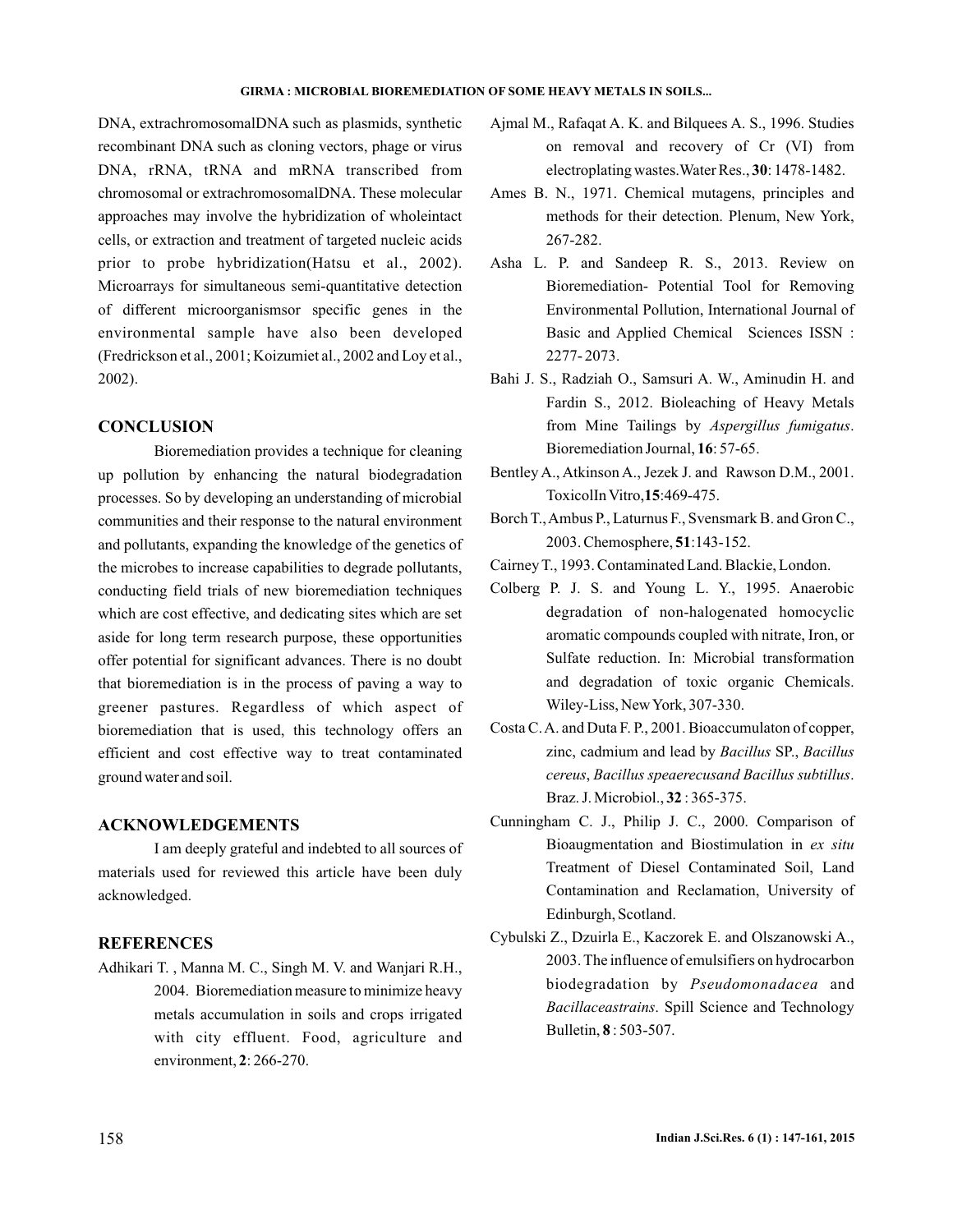- Czyz A., Jasiecki J., Bogdan A., Szpilewska H. and Wegrzyn G., 2000. Appl Environ Microbiol., :599-605. **66**
- Damodaran D. and Suresh G., 2011. Bioremediation of soil by removing heavy metals using Saccharomyces cerevisiae. Contaminated land., 45: 198-207.
- DeanRoss D., Moody J., Cerniglia C. E., 2002. Utilization of mixtures of polycyclic aromatic hydrocarbons by bacteria isolated from contaminated sediment. Microbiology Ecology., 41:17.
- Dilek F. B., Gokcay C. F. and Yetis U., 1998. Combined effects of Ni(II) and Cr (VI) on activated sludge. Water Res., **32**: 303-312.
- Doelman P., Jansen E., Michels M. and Van Til M., 1994. Effects of heavy metals in soil on microbial diversity and activity as shown by the sensitivityresistance index, an ecologically relevant parameter. Biol. Fertil. Soils, 17: 1771-784.
- Dubey R. C., 2004. A text book of Biotechnology, 3rd Edition, Chand and Company Ltd. New Delhi, India, 365- 375.
- EPA, 2001. Remediation Case Studies.Federal Remediation Technology Roundtable. Report No. 542- F-01-032.
- EPA., 2002. Handbook on *In Situ* Treatment of Hazardous Waste Contaminated Soils.
- EPA., 2001. Seminars. Bioremediation of Hazardous Waste Sites: PracticalApproach to Implementation.
- EPA., 2006. Engineering Issue: *In Situ* and *Ex Situ* Biodegradation Technologies for Remediation of Contaminated Sites, 62: 6-15.
- Eriksson K. E., 1997. Biotechnology in the pulp and paper industry.Biotechnol., 57: 339.
- Evans G. M. and Furlong J. C., 2003. Environmental Biotechnology Theory and Application. John Wiley & Sons, West Sussex, England.
- Favero N., Costa P., Massimino M. L., 1991. *In vitro* uptake of cadmium by basidiomycete Pleurotusostreatus. Biotechnology Letters, 10: 701-704.
- Fredrickson H. L.,Perkins E. J., Bridges T. S., Tonucci R. J., Fleming J. K., Nagel A., Diedrich K., Mendez-Tenorio,A., Doktycz M.J. and Beattie K. L., 2001. **Sci Total Environ., <b>274** : 137-149.
- Gabriel J., Kofronova O., Rychlovsky P. and Krenzelok M., 1996. Accumulation and effect of cadmium in the wood rotting basidiomycete, Daedaleaquercina. Bulletin of Environmental Contamination and Toxicology, **57**: 383-390.
- Gabriel J., Mokrejs M., Bily J. and Rychlovsky P., 1994. Accumulation of heavy metal by some Woodrooting fungi. Folia Microbiologica,39: 115- 118.
- Gadd, G.M. (2000). Sci Total Environ., 258 : 119-227.
- Garbisu C. and Alkorta I., 2003. Review basic concepts on heavy metal soil bioremediation. The European Journal of Mineral Processing and Environmental Protection.,  $3:58-66$ .
- Glazer A. N. and Nikaido H., 2007. Microbial biotechnology: Fundamentals of applied Microbiology, 2nd Edition, Cambridge University Press, Cambridge, NewYork, 510- 528.
- Glick B. R., 2003. Phytoremediation: synergistic use of plants and bacteria to clean up the Environment. Biotechnol., 21:383-93.
- Goblenz A., Wolf K. and Bauda P., 1994. The role of glutathione biosynthesis in heavy metal resistance in the fission yeast Schizosaccharomycespombe. FEMS Microbiol. Rev., **14**: 303-308.
- Gunasekaran P., Muthukrishnan J. and Rajendran P., 2003. Microbes in Heavy Metal Remediation. Indian Journal of Experimental Biology, 41: 935-944.
- Hatsu M., Ohta J. and Takamizawa K., 2002. Can J Microbiol., **48**: 848-852.
- Hwang H. M., Shi X., Ero I., Jayasinghe A., Dong S. and Yu H., 2001. Chemosphere, 45: 445-451.
- Hussein H., Farag S., Moawad H., 2004. Isolation and characterization of Pseudomonas resistant to heavy metals contaminants. Arab. J. Biotechnol, **7** : 1322.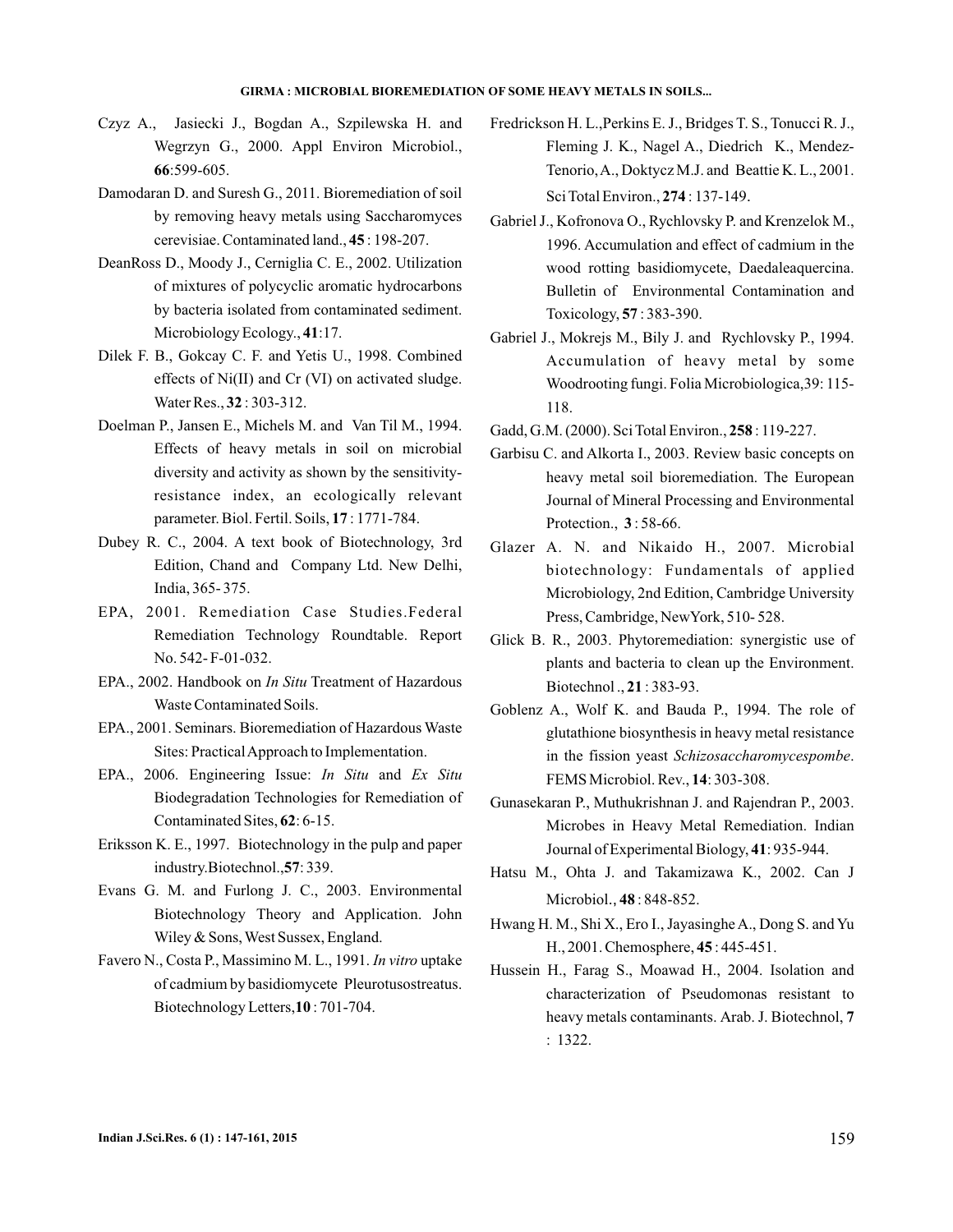- Hussein H., Krull R., Abou El-Ela S.I., Hempel D.C., 2001. Interaction of the different heavy metal ions with immobilized bacterial culture degrading xenobiotic wastewater compounds. In Proceedings of the Second International Water Association World Water Conference, Berlin, Germany, 1519 October; pp. 1519.
- Ijah U. J. J. and Antai S. P., 1988. Degradation and mineralization of crude oil by bacteria.Nigerian Journal of Biotechnology, 5:79-87.
- Inui T., Tanaka Y., Okayas Y. and Tanaka H., 2002. Water Sci Technol., 45: 271-278.
- Iram S., Uzma G., Rukh S. and Ara T., 2013. Bioremediation of Heavy Metals Using Isolates of Filamentous Fungus *Aspergillus fumigatus* Collected from Polluted Soil of Kasur, Pakistan, International Research Journal of Biological Sciences, 2:66-73.
- Jin H. P., Dane L., Periyasamy P., Girish C., Nanthi B. and Jae-Woo C., 2011. Role of organic amendments on enhanced bioremediation of heavy metal(loid) contaminated soils, Journal of Hazardous Materials, **185**: 549-574.
- Jogdand S. N., 1995. Environmental biotechnology, 1st Edition, Himalaya Publishing House, Bombay, India, 104-120.
- Kapley A., Purohit H. J., Chhatre S., Shanker R. and Chakrabarti T., 1999. Osmotoleranceand hydrocarbon degradation by a genetically engineered microbial consortium. Bioresource Technology, **67** : 241-245.
- Kapoor A. and Viraraghvan T., 1995. Fungal biosorptionAn alternative treatment option for heavy metal bearing wastewater: A review. Bioresour. Technol., **53**: 195-206.
- Koizumi Y., Kelly J. J., Nakagawa T., Urakawa H., El-Fantroussi S., Al-Muzaini S., Fukui M., Urushigawa Y. and Stahl D. A., 2002. Appl Environ Microbiol., **68**: 3215-3225.
- Kołwzan B., Adamiak W., Grabas K. and Pawełczyk A., 2006. Introduction to Environmental Microbiology. Company Ltd. New Delhi, India, 365-375.
- Lajoie C. A., Lin S. C., Nguyen H. and Kelly C. J., 2002. J Microbiol Methods, 50: 273-282.
- Li F. and Tan T. C., 1994. Monitoring BOD in the presence of heavy metal ions using a poly (4-vinylpyr-idine) coated microbial sensor. Biosen. Bioelectron., 9 : 445-455.
- Loy A., Lehner A., Lee N., Adamczyk J., Meier H., Ernst J., Schleifer K. H. and Wagner M., 2002. ApplEnvironMicrobiol., **68**: 5064-5081.
- Macek T., Mackova M. and Kas J., 2000. Exploitation of plants for the removal of organics in environmental remediation. Biotechnol., 18 : 23-34.
- Marttinen S. K., Kettunen R. H., Sormunen K. M. and **Rintala J.A., 2003. Water Res., 37:1385-1393.**
- Moo-Young M., Anderson W. A. and Chakrabarty A. M. , 1996. Environmental biotechnology : Principles and applications. Boston, Mass. Kluwer Academic Publishers.
- Nielsen M., Revsbech N. P., Larsen L. H. and Lynggaard-Jensen A., 2002. Water Sci Technol., **45**: 69-76.
- Park A. J., Cha D. K. and Holsen T. M., 1998. Enhancing solubilization of sparingly soluble organic compounds by biosurfactants produced by Nocardiaerythropolis. Water Environment Research, 70: 351-355.
- Philip L., Iyengar L. and Venkobacher L., 2000. Site of interaction of copper on *Bacillus polymyxa*. Water Air Soil Pollution, **119**: 11-21.
- Prescott L. M., Harley J. P. and Klein D. A., 2002. Microbiology, 5<sup>th</sup> Edition, McGrawHill, New York, 10-14.
- Reuschenbach P., Pagga U. and Strotmann U., 2003. Water Res., 37:1571-1582.